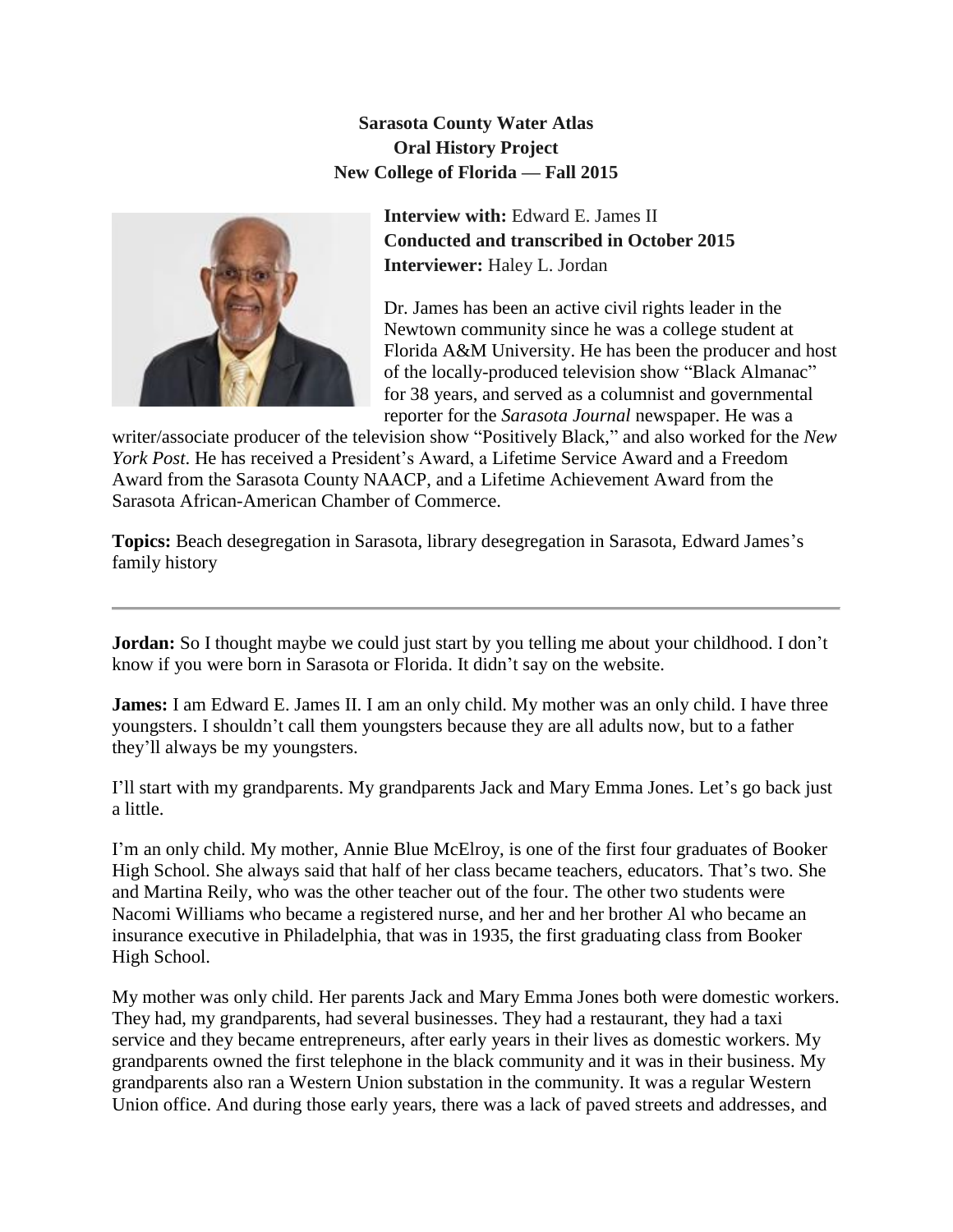should I forget to tell you later on in the interview, ask me about the street addresses. When a telegram would come for someone in the community, it would usually be addressed to "Haley Jordan, Newtown." And my grandparents knew almost if not everybody in the community. Sometimes in those early days when people whose families were in other states and other cities and there was a death in the family or emergency and they were trying to reach somebody. They knew the family was a black family, and if they knew the relative lived in Sarasota sometimes they would call the Sarasota sheriffs office. The sheriffs office at the time was located in the original county office building on Ringling and Bird. And they would send an officer out to my grandparents' restaurant and ask them. They would say "There's a family called the Jordans, they live in Colorado and they have a daughter whose name is Haley who lives in Newtown and we have this phone number. It's very important that Haley call her mother or father in Colorado. Can you help us?" And they would say, "Sure, I know Haley. I can tell you where she lives or we will get the number to her."

They performed that kind of service, and every driver's license sold—I'm sorry, renewed, not sold. The original test had to be done for drivers' licenses at the courthouse. There was a highway officer stationed at the courthouse and on X days you came to do a written test and a driving test. But when it was time for renewal, for convenience you could come to my grandparents' restaurant and get your driver's license renewed.

My grandparents both were members of many black community organizations. My grandmother was chairman of the Newtown TV unit and received a citation from President Roosevelt. For that, if you remind me, you should take the note to remind me to ask me about that, and I'll get it for you so you can scan that at a later date. During World War II, my grandparents, they would distribute government material for members of our community in case of an air raid. I don't think we ever had a real one but there were some practices.

My grandparents were very, very active in many things in the community. My grandmother was a member of the Colored Women's Service Club. That club of ladies sought permission to get some barracks moved to the site of Sarasota Memorial Hospital because blacks could not go to the hospital or stay in the hospital because of the stupidity of segregation. So initially when blacks were allowed to go to Sarasota Memorial Hospital they stayed in a separate wing which was the military barracks. Speaking of the military, what is now Sarasota Bradenton Airport was Sarasota Airfield. It was an army airfield in the days gone by. At the end of the war the facility was decommissioned, the Black Women's Club got in touch with the Department of Defense, that was the area that had the responsibility for the airfield prior to the decommissioning. I'm taking ahead of myself, there was no service club for black soldiers or airmen who were stationed at the Sarasota Airfield. The Black Women's Club petitioned the Department of Defense to build a facility in Newtown for the black servicemen. I think I have a picture of that also.

In addition, after the base was decommissioned after the war, they asked the Department of Defense if they could have that building, the one in the service club, for a recreational center for black children. And that's how the first recreational center for black children in Newtown came about. And that same site now is Robert L Taylor Community Center. If you were my age, which is 76, and you went to the recreational center as a child, we called it the USO [United Service Organizations]. It was no longer USO, it morphed over the years and the ladies were able to get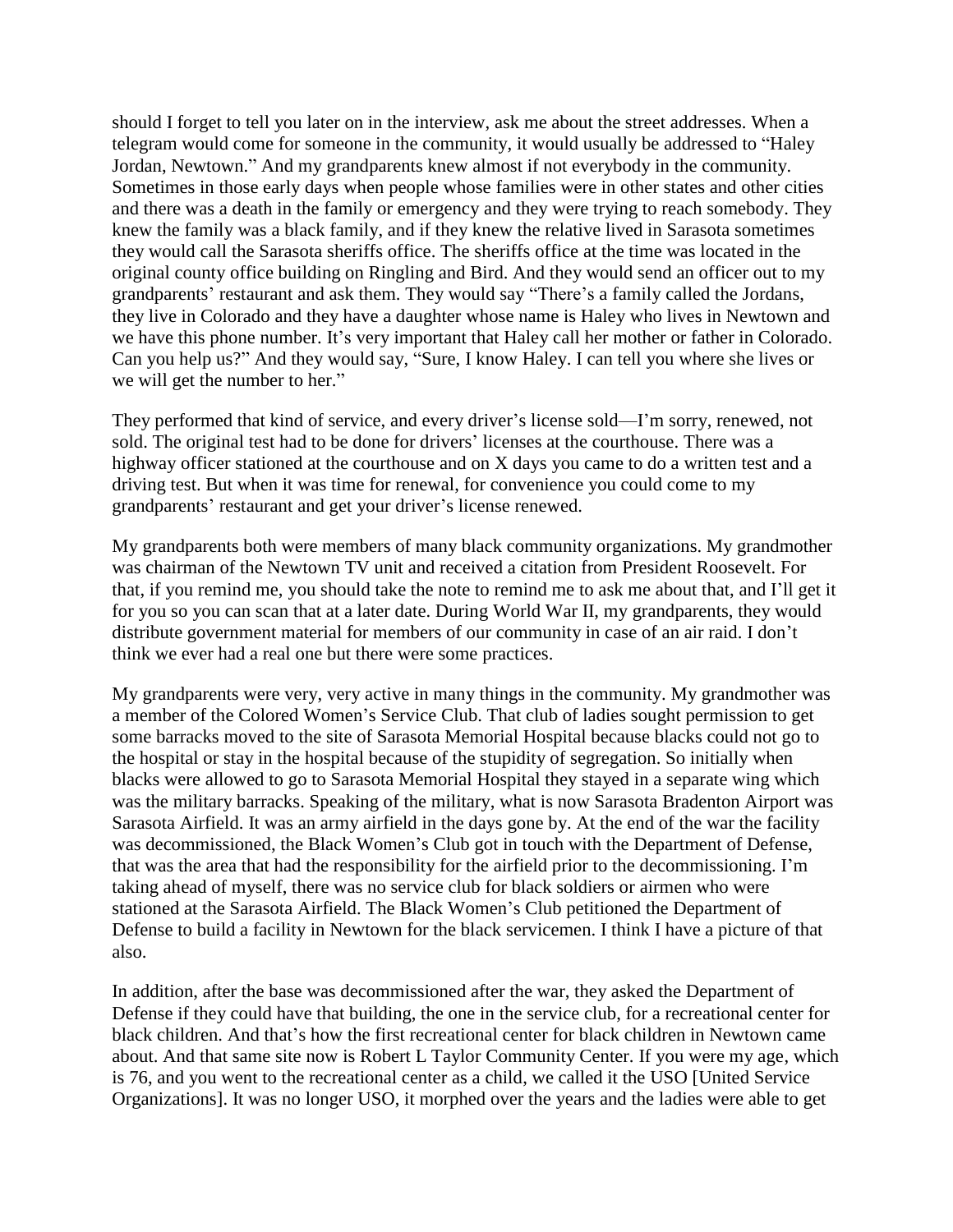the City of Sarasota to do something about having to put a paid recreational leader there to help with the maintenance of it. Later it became the Newtown Recreational Center so another generation of young folk began to call it "the rec" for short. Later it became Newtown Community Center as it expanded to do many things, that same building.

When there was no library for blacks in Sarasota, this was before there was a unified library system, the city owned the library. That library was located on US [Highway] 41. Now it's called the art something fine arts center, it's a small place in front of the Van Wezel just west of the exhibition hall.

Well, if a black wanted to get a book from the library, you had to go to the Newtown Community Center, to the town rec center. Well, someone from the the Newtown community center will call the library and say, "We have a student at the high school or just a citizen who wants a book on water conservation," so somebody from the library would take two or three books that they thought might answer what they were looking for and send it out three or four, five or six, seven, eight, whenever the next trip was, days later to the rec.

Well, that changed. I'm happy to say I was part of that change. During the Christmas of 1957, during winter break from Florida A&M University, I came home and three other people who were high school classmates, Booker High School class of 1957 was our graduation date, and one of them was Ralph Honor who was also a student at Florida A&M. I said, "Let's go to the library and check out some books." And they said, "Why do you want to go? You know we can't get any books from library." I said, "Well, let's go see," and they said, "Look, I don't want to do this." They would always say no. My friends and I would come up with these various kinds of ideas. "Now, if they say we can't, we're going to leave, right?" I said, "Right." "Now, you promised now, we're not going to confront anybody." I said, "No, no, no."

So Roosevelt Ball, A.W. Ball, Ralph Honor and myself, we went down and off trail to the library. And we walked in, there was a counter just beyond the front door, kind of an information counter. We walked up and stood there for a minute, and then the librarian came out and said, "Can I help you?" I said, "Yes, we are going to check out some books." Proudly we said, "We are college students, we need to do some research over the holidays." She said, "Have you tried the Newtown library?" The Newtown Community Center, the library there. I said, "That's not a library. That's a joke." And my two partners were getting a little edgy and Ralph was the closest to me, he kicked me on the leg behind the counter.

And I said, "It is our plan to check out some books today and ma'am you should call whoever you need to call so that that can happen." And then she said, "Hold on just a minute." And she called a number;we didn't know where she was calling to. One of my friends said, "She's probably calling the police and we need to go, we need to go right now." And I said, "Well, I'm not going to go right now, just hold on for another bit." And they said, "You promised, you promised us we would leave." And I just said, "Just hold on a minute. Maybe this is finally the day."

And then there were some things like, "Yes, no, no," to whoever she was talking to and we later found out that she was talking to the city manager, at that time Ken Thompson. She handed the phone to me and said, "Mr. Thompson wants to talk to you," and so I said, "Hello?" He said,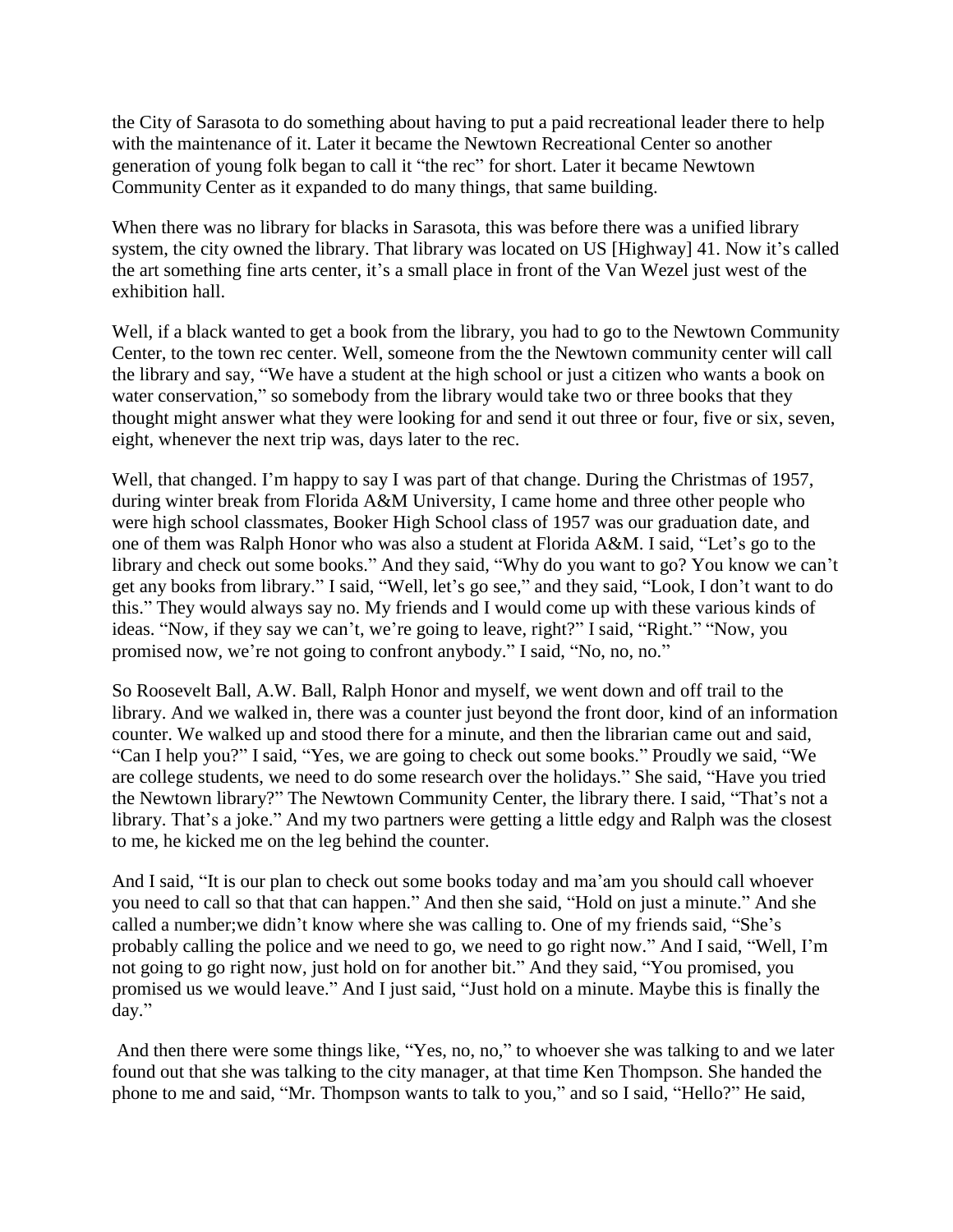"Hi, I'm Ken Thompson. Who am I talking to?" I said, "I'm Ed James." He said, "Do I know you?" I say, "No, no, Mr. Thompson I don't think so and I don't know you." He said, "Well I'm the city manager. I understand you want to check out some books from the library." I said, "Yes."

"And I understand that you didn't go to the Newtown library." I said, "There is no Newtown library. You mean those two shelves of old magazines and books with torn pages in the community center?" He said, "Do your parents know that you are there?" I said no. "What would they say if they knew you were there demanding service?" I said, "They would probably say it's about time."

He said, "Well would you come down and talk to me? I'm at City Hall. Do you know where City Hall is?" I said no. He says, "Do you know where the old wooden city pier is?" I said yes. He said, "Well we are a building at the back of that pier and I'd like to have a conversation about that." I said, "Okay, I'll be right there." And the librarian looked to be relieved from what she was hearing when I gave her the phone back.

And then my friends said, "Where do you say we are going now?" I said, "We're going to City Hall." "Where is City Hall?" I said, "The City Hall, by the pier, you know." A.W. said, "I'm not going." He said, "They're probably going to drown us there." I said "Oh come on that's never gonna happen." So he decided he wasn't going to go and he walked back to Newtown from what would be about Ninth Street where the library was down on [US Highway] 41. Ralph said, "Well, tell you what, I'm going with A.W., so you can tell us what happens when you get back, if you get back." And they walked because I had the car and I was driving. I went and that day I met Ken Thompson. For those who may be reading or listening to this, and not aware the first City Hall was where Marina Jack is now and that was a wooden structure, not the fancy concrete structure that rises out of Sarasota Bay now.

I sat down and talked with him and he said, "Where are your friends?" I said, "Well, some of them had something to do so they went on back." And we had probably about a 15-minute talk and he says, "Okay, go back to the library and get your books now." And I guess he told her it was okay if we went back. So I thought, now I get to legitimately check out a book, and she gave me the equivalent of a card and I told her what I was looking for.

I don't even remember what it is at this point. And she went back in and helped me find it and I went on back to my friends and said, "We can go to the library now, no thanks to you." And they said, "Why you always fussin' with somebody about something? They're going to kill you one day." I said, "But it wasn't today." And that's how the library system became integrated.

And over the years I developed, from that day on, a very good relationship with manager Thompson. When there are issues in the community, long after I'd come back to the community as an adult, when there were issues of things going on, I would come down to City Hall and ask to see him. And he was one of the longest serving city managers anywhere in the country at that time and he was in a new building which is located on First Street now. And I would go and I would say "Mr. Thompson… And this this this, and you got to get it straightened out." And he said, "Calm down, calm down. Let me…" he'd say, "Let me get Mr. Jordan in here and Mr. Smith and Mr. Jones" or something like that. And then he would say, "Gentlemen, do you know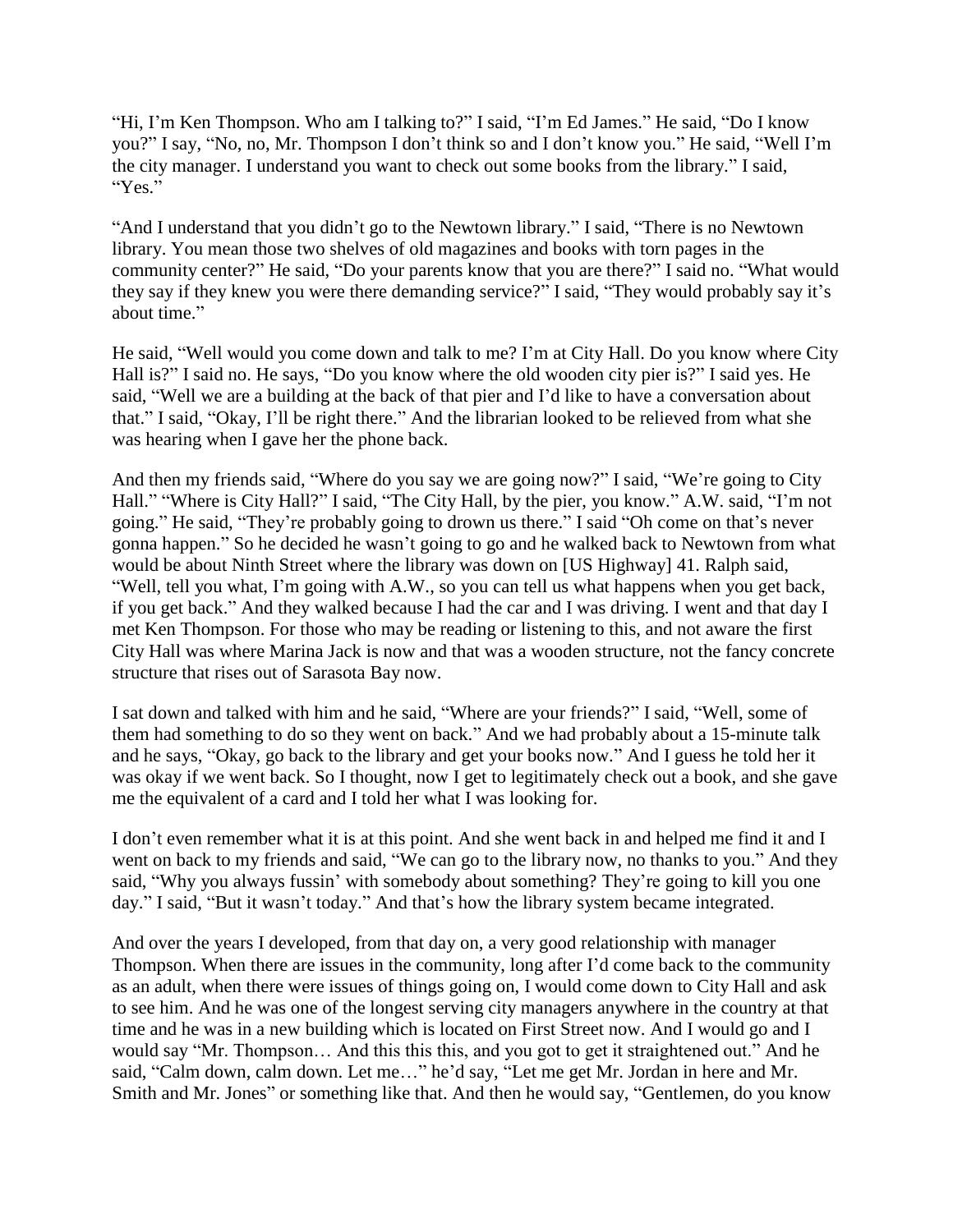Ed James? Well Ed James this is Mr. Jordan, Mr. Smith, and Mr. Jones." And then, "This is not happening in Newtown and the city has a responsibility to do it. He'd say, "Ed says this, and I believe that this is correct. I want you to get a report on and come back to me and if what you are saying is true, we will correct it."

And then they would leave, and then I would say, "Thank you, Mr. Thompson," and I would leave. Now, I had many such discussions with Mr. Thompson over the years and my position was always the same, I was pretty fiery. During that period, I'd come and he'd have a meeting with the appropriate people and then I'd make my point and if it doesn't seem like it's going the way I want it to go and then he'd say, "Okay, thank you for coming by." I'd say, "No, Mr. Thompson," and he'd say, "Just just remember the library." And that became our code if he said 'remember the library' in any of those discussions that meant he was gonna take care of it, he was going to get it done. If he didn't say that and we ended the discussion, that meant he was not gonna do it and I would have to continue to fight with him about it.

I like to think of Ken Thompson as a very, very kind person who's ahead of his time and made changes for the right reasons as he saw fit, because I know just because I thought it should be, didn't make it so. But I also believed he always had an open door and I would get a fair hearing and someone asked me once how would I describe Ken Thompson. I'd say, "I guess he was a benevolent dictator." And they say, "Why would you say that?" And I'd say, "You figure it out."

He was a fine man. Now I could talk to you about many other things, I'm sure some of the other people talked about it, the integration of the beaches. And Mr. Neil Humphrey who owned the place called *Humphrey's Sundries* for many many years at the corner of Osprey and Dr. MLK Way in the heart of Newtown, but I remember it before it was Dr. MLK Way it was 27th Street. I also remember when it was an unpaved road and was 33rd Street. Mr.. Humphrey was a little man in stature but a very, very fiery, God-fearing, kind person. And he led the fight to integrate the beaches in Sarasota and that initially. I'm trying to think who is a member of his cabinet… officer in the NAACP, the original branch of the NAACP, who is still alive. I believe Mrs. Prevail Carner Barber is the only person who's alive today who was a member of the chartering branch of the NAACP in Sarasota County.

Shortly after the fight for the integration of the beaches came about, there was a young man, young at the time, Mr. John Henry Rivers. Moved his family from Mobile, Alabama to Sarasota looking for better opportunities. John passed away this past year, he was an ally and friend in most of the civil rights things that I did in this community. He was assistant to Mr. Humphrey during the time and when the beach caravans would go. And first thing that they would do, the way the city would fight us, a police car would come and say, "The beach is closed, everybody leave." Well our folk would leave and as soon as we got across the Ringling Bridge the beach mysteriously reopened again.

But before the fight was over for the beaches, the city fathers saw the persistence of the NAACP and they said, "Look, how would you all feel about if we would build you a swimming pool at the Newtown Community Center and you wouldn't have to go all the way to the beach." We said, "Great idea, great. We would love to have a pool." So we kept the caravans going and they said, "But we are making progress, we are building the pool." "See, but you haven't finished it yet, and you may stop." And the caravans kept coming. Now the pool is finished, and we have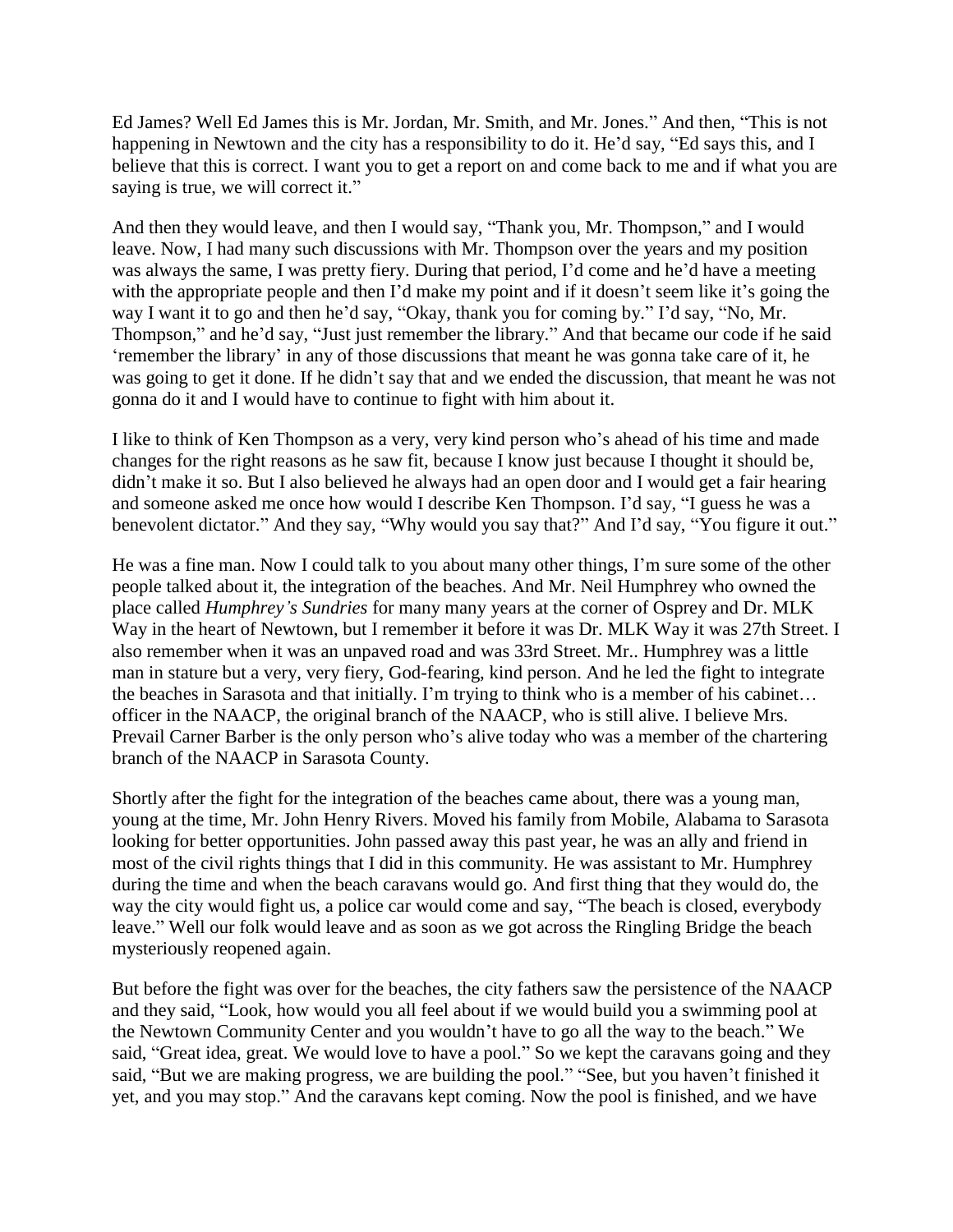the dedication of the pool, so on this particular Sunday they had the dedication of the pool, the ribbon cutting, everybody was happy. Another caravan left the pool and we went to the beach again. And then they came to their senses because they were getting bad press.

And there's a very kind gentleman whose name was Ted Sperling. At a point he was a City Commissioner here and he was very, very progressive, and he said, "You know Sarasota is the most racist city in the nation," and that goes back in the '50s. And they proposed all kinds of things for us. They said they would give us the beach down in Venice behind the airport and that wasn't fit for a beach. It was very, very rocky. You had to walk over rocks to get to it. The only thing that resembled a beach was water, it had water. I also remember when the Skyway was built that leads from Manatee County to Pinellas County.

During that time− It's a funny thing how the thing that what we had most of, that God put here, man tried to regulate it to their own foolish ways. Initially, when the Skyway was built, there was a beach on the south side, which is Manatee County side, for black people. There was a beach on the north side, the Pinellas County side, for white people. So if you're black and you wanted to go to the beach, and you lived St. Petersburg or that side, you have to pay the toll and come across the Skyway Bridge to go to the black side of the beach. And if you're white and you lived in Manatee, Sarasota, anything south, and you want to go to the beach, you had to go across it to go to the other side.

I would like to think that that we made some progress but I things keep happening that tells me we still have a long way to go. I've talked about beaches and and some civic things. And we filed a lawsuit in 1972 *James v. the City of Sarasota* and the plaintiffs were James, that's me, and my friends John Rivers, and William Fred Jackson, who published the black newspaper, then the weekly newspaper, *The Bulletin.* He was a classmate of the class of '57, my classmate. And Sheila Sanders, a young lady who is a 1968 graduate of Sarasota County public school. And I say that too because... first the school district fought the integration of schools as long as it could until we got the federal government to intervene for them to integrate the schools, but they had boycotts before then. At Booker High School what they did—and I realized that she was, Sanders, was a member of the class of '68—I know that because public schools—the black class of Booker High School would have graduated in 1968, but after junior year they closed, temporarily closed, high school and divided up the black students depending upon where you live in the community. Some went to Sarasota High School and some went to Riverview. But they continued to show their love for Booker High School because they would have their black proms and their black events and this year, this year about a month ago they set up and celebrated their 40th or 50th anniversary of graduation, of graduating from high school. Riverview or Sarasota school district gave them diplomas that were signed. It's a beautiful diploma. My wife, who's a graduate of that class, has one that would be something that you might want to get it, anyway now getting back to the lawsuit at City Hall…

To change the election system at the time of the filing of the lawsuit in 1979, five different black folk ran nine times, some more than one time, for city commission and could never get elected because the city voted on race. Now how do you know that, you're not a mind reader. It's interesting that everybody, every time the black community always voted for their black candidate but they could never get into office because the city votes along racial lines. And the City Commission was comprised of five districts: one, two, three, four, five. People living on the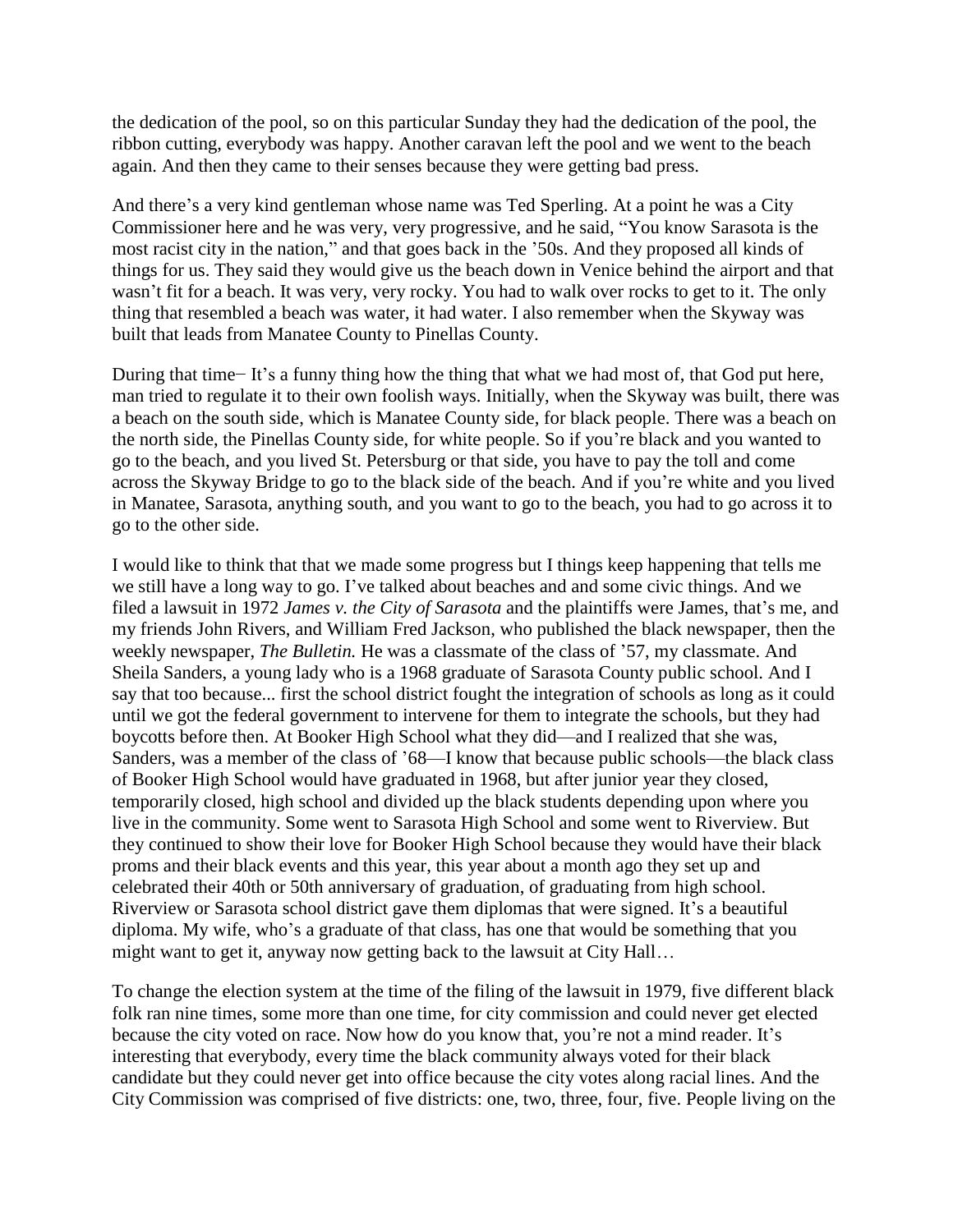same street could just declare for a particular district and run. Our lawsuit *James v. Sarasota*, we were asking for five single-member districts. And we had asked the city for that so that they could do it themselves but never would, and this case rolled on for seven years. When we finally got to the point of having our day in court and the judge was setting a hearing, the city wanted to file what they called "an affirmative defense." It's where they admit that the election system is flawed but they could correct it and we said, "No, we want our day in court."

And we had our day in court. And the judge in his infinite wisdom decided we didn't need five single-member districts, but three single-member districts with one a majority minority district and we should be able to elect a commissioner. Three single-member districts and two at-large. When we got ready for the first election, we decided that we may not be able to win this election because while the district was 48% black, it was 52% white. The judge had said that most times when a black was on the ballot we would turnout in such high numbers we should be okay. So what we decided to do was prior to that election we advertise within the black community: anyone who wants to run for city commissioner in this coming election, we want you to let it be known. And we developed a plan pledge that we are going to have a mock election within the black community and whoever the black community selected, this candidate will be the unity candidate, from our community. And all those who said they would run, they agreed to that. However, Fredd Atkins, former mayor and former commissioner Atkins, won the election and became our first black elected city official. Now it's important to know I went to those people and he was our unity candidate, based upon we had the election in a church with all the people who wanted to come and participate for the Newtown community, and he was selected. One candidate decided that he was going to run anyway. We said, "but you signed the agreement. Why are you going to run anyway?" He said, "Well, there's some people downtown who want me to run." I say, "That's the problem. We're trying to have representation from our community without dictates from downtown." He said, "Well, I'm sorry but I'm gonna have to run anyway. I'm gonna run anyway." And so what we found to be necessary was to expose the other candidate for what we believed he was, a traitor to the community. And Mr. Atkins won, and he served several terms as mayor and city commissioner. Two terms as mayor and then he said enough, he left, he didn't run in election. Since that time, District 1 has always been represented by a black person.

I guess I was talking more about the community than I was talking about myself. Did I not cover the kind of stuff you want to me to cover?

**Jordan:** I mean, it's about, you know, what you want to say, and just like also, there's this project, but also it's something for you to keep, for your kids to keep. So whatever you want to preserve, you can talk as much or as little about anything as you want. I like the community stuff.

**James:** What I tried to do is talk about the library. Because some folks think it's just the way it is, this the way it's always been, some folk will come and be here, and they'll see a black commissioner or a black mayor and think that's the way it's always been. No, there was nothing without a fight. And we had to even threaten the city's Federal Revenue Sharing funds to get blacks in the fire department.